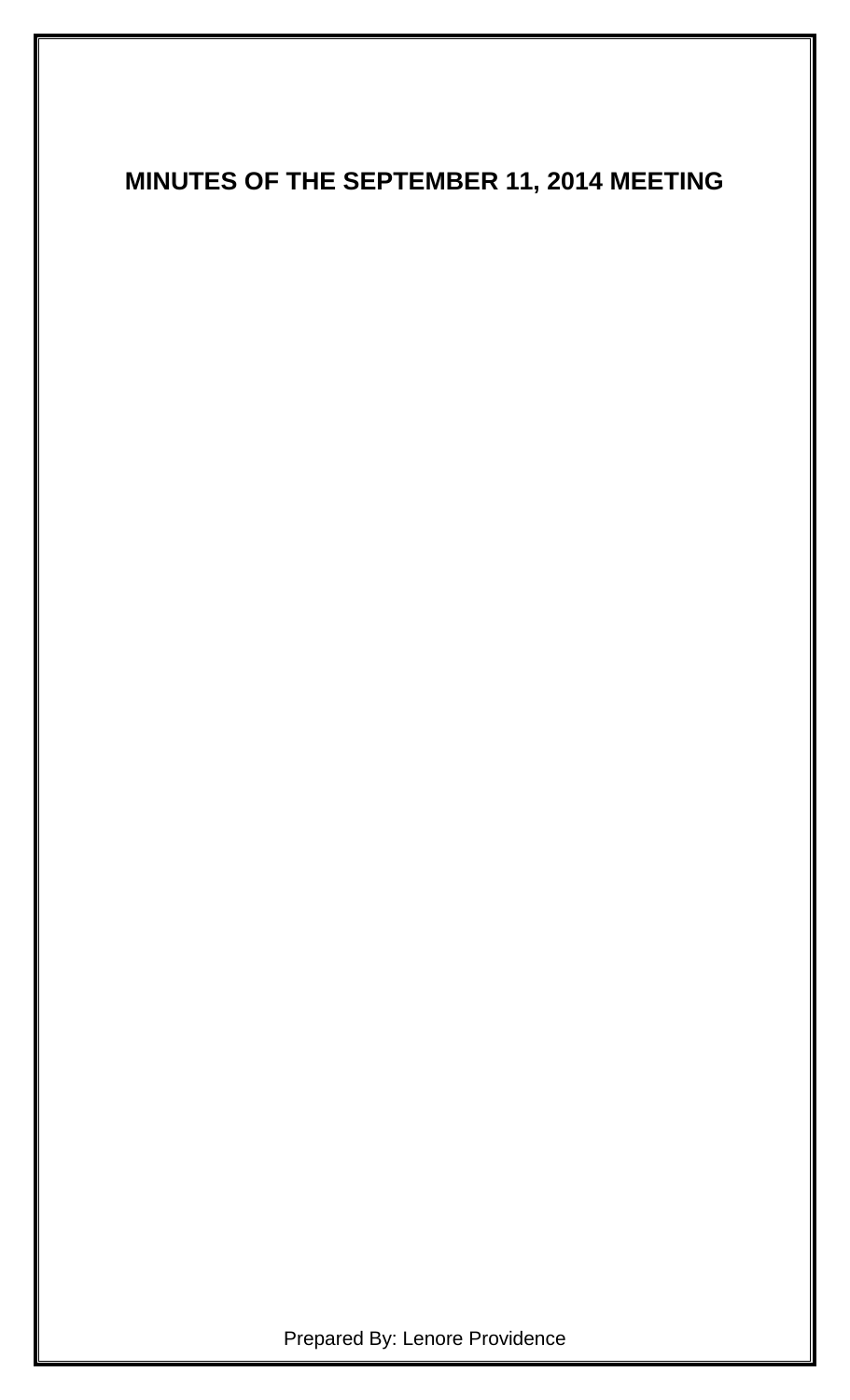### The Minutes of the 17TH Meeting of the Vaughan Committee of Adjustment for the year 2014 **THURSDAY, SEPTEMBER 11, 2014**

6:03 p.m.

Present at the meeting were:

H. Zheng – Vice Chair J. Cesario L. Fluxgold M. Mauti –left at 6:28 p.m.

Members of Staff present:

Todd Coles, Secretary-Treasurer Lenore Providence, Assistant to the Secretary-Treasurer Mark Chiovitti, Assistant to the Secretary-Treasurer Brandon Correia, Planner Moira Coughlan, Plans Examiner

# **1. INTRODUCTION OF ADDENDUM REPORTS**

MOVED by M. Mauti Seconded by J. Cesario

That the addendum reports be incorporated into the minutes and be on view at the back of the room in the Report Book.

CARRIED.

# **2. DISCLOSURE OF PECUNIARY INTEREST**

None.

# **3. ADOPTION OR CORRECTION OF MINUTES**

MOVED by M. Mauti Seconded by J. Cesario

THAT the minutes of the Committee of Adjustment Meeting of **Thursday, August 28, 2014,** be adopted as circulated.

# CARRIED.

# **4. ADJOURNMENTS AND/OR DEFERRALS**

On September 11, 2014 an e-mail was received from NADIA ZUCCARO of the EMC Group Limited, the agents, requesting that Item 7 , **File No. B052/14 – ENZA REALTY LIMITED C/O DOMENIC MARZANO, be ADJOURNED to the October 2, 2014 meeting,** to allow time to address the Toronto Region and Conservation Authority's comments.

On September 10, 2014 an e-mail was received from NICHOLAS C. TIBOLLO, 920 Yonge Street, Suite 900, Toronto, ON, M4W 3C7, requesting that Item 29 , **File No. A014/14 – HEIDI FALCKH, be ADJOURNED to the December 11, 2014 meeting.**

MOVED by J. Cesario Seconded by M. Mauti

# THAT Item 7 , **File No. B052/14 – ENZA REALTY LIMITED C/O DOMENIC MARZANO, be ADJOURNED to the October 2, 2014 meeting.**

THAT Item 29 , **File No. A014/14 – HEIDI FALCKH, be ADJOURNED to the December 11, 2014 meeting.**

CARRIED.

# **5. ADMINISTRATIVE CORRECTIONS**

None.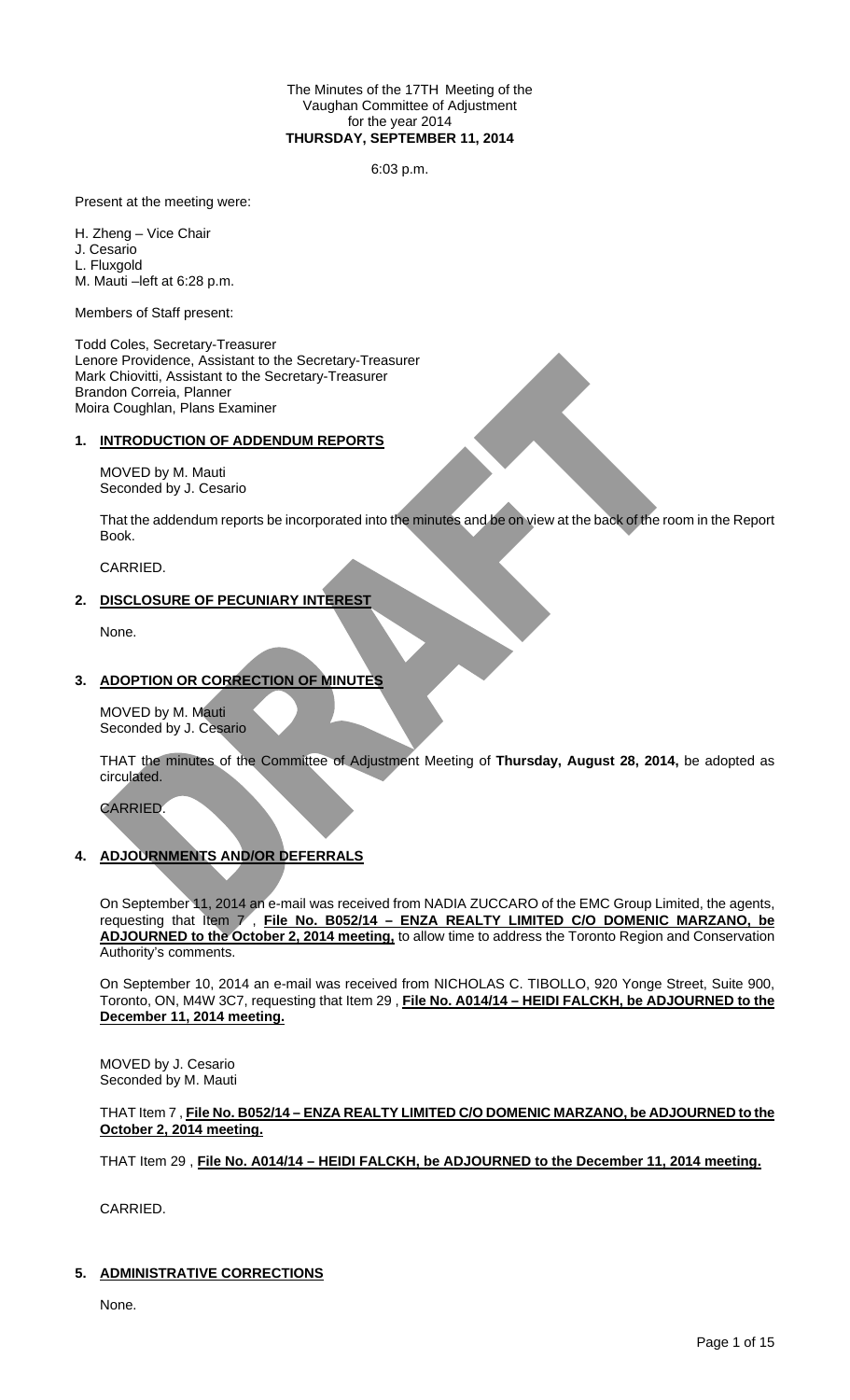# **CONSENT PUBLIC HEARING:**

# **Item # 6 FILE NUMBER: B051/14 APPLICANT: T-STAR CORPORATION PROPERTY:** Part of Lot 38, Concession 3 (being Lot 11, RP M-2043) municipally known as 1600 Langstaff Road, Concord **ZONING:** The subject lands are zoned, C7, Service Commercial Zone, subject to Exception 9(1080), under By-law 1-88, as amended. **PURPOSE:** The purpose of this application is to request the consent of the Committee of Adjustment to grant a LEASE in excess of twenty-one years (Wendy's/Tim Horton's combo drive-thru), with renewals, for a parcel of land for commercial purposes. The lands subject to the lease have an existing three storey commercial building and a Wendy's/Tim Horton's combo drive-thru.

# **MICHAEL LIPKUS IBI Group , the agent appeared on behalf of the applicant.**

No one appeared before the Committee in support of or in opposition to the request.

MOVED by M. Mauti Seconded by J. Cesario

THAT Application No. **B051/14, T-STAR CORPORATION**, be **APPROVED, in accordance with the sketch attached** and subject to the following conditions:

## **NOTE: All conditions below must be fulfilled and clearance letters must be received by the Secretary-Treasurer** *before* **any cheques can be accepted and Certificate of Official can be issued.**

- 1. The owner shall pay all taxes as levied, if required. Payment is to be made **by certified cheque**, to the satisfaction of the City of Vaughan Development Finance and Investments Department (contact Terry Liuni to have this condition cleared).
- 2. This consent is given on the express understanding that Subsection 3 or Subsection 5 of Section 50 of the Planning Act shall apply to any subsequent conveyance in respect to the subject lands;
- 3. Upon fulfilling and complying with all of the above-noted conditions, the Secretary-Treasurer of the Committee of Adjustment must be provided with a letter **and three (3) copies of a legal size (8.5" by 14") "Schedule Page", in a format satisfactory to the Secretary-Treasurer,** from the Applicant's solicitor confirming the legal description of the subject lands, sufficient for registration purposes **the "Schedule Page" will be an attachment to the Certificate**. Upon being satisfied with said legal description and upon all other conditions for the consent having been satisfied, the Secretary-Treasurer shall provide a Certificate of Official to the applicant in accordance with Section 53(42) of the Planning Act, R.S.O. 1990, as amended;
- 4. A fee of **\$190.00** made payable to the Treasurer City of Vaughan shall, be submitted to the Secretary Treasurer for the issuance of the Certificate/stamping of the deeds. It will be necessary to allow up to **three (3) working days** after all conditions have been fulfilled and documentation filed. Same day service is also available for an additional cost of **\$145.00, provided all conditions of approval have been fulfilled and all required documents are submitted by 11:30 am that day;**
- 5. Prior to the issuance of a building permit, if required, the applicant shall fulfil and comply with all of the above noted consent conditions;

#### PLEASE NOTE:

- 1. That the payment of the Regional Development Charge is payable to the City of Vaughan before issuance of a building permit in accordance with the Development Charges Act and the Regional Development Charges By-law in effect at the time of payment.
- 2. That the payment of the City Development Charge is payable to the City of Vaughan before issuance of a building permit in accordance with the Development Charges Act and the City's Development Charges By-law in effect at the time of payment.
- 3. That the payment of the Education Development Charge is payable to the City of Vaughan before issuance of a building permit in accordance with the Development Charges Act and the Boards of Education By-laws in effect at the time of payment
- 4. That the payment of Special Area Development charge is payable to the City of Vaughan before issuance of a building permit in accordance with the Development Charges Act and The City's Development Charge By-law in effect at the time of Building permit issuance, if required, to the satisfaction of the Reserves/Capital Department;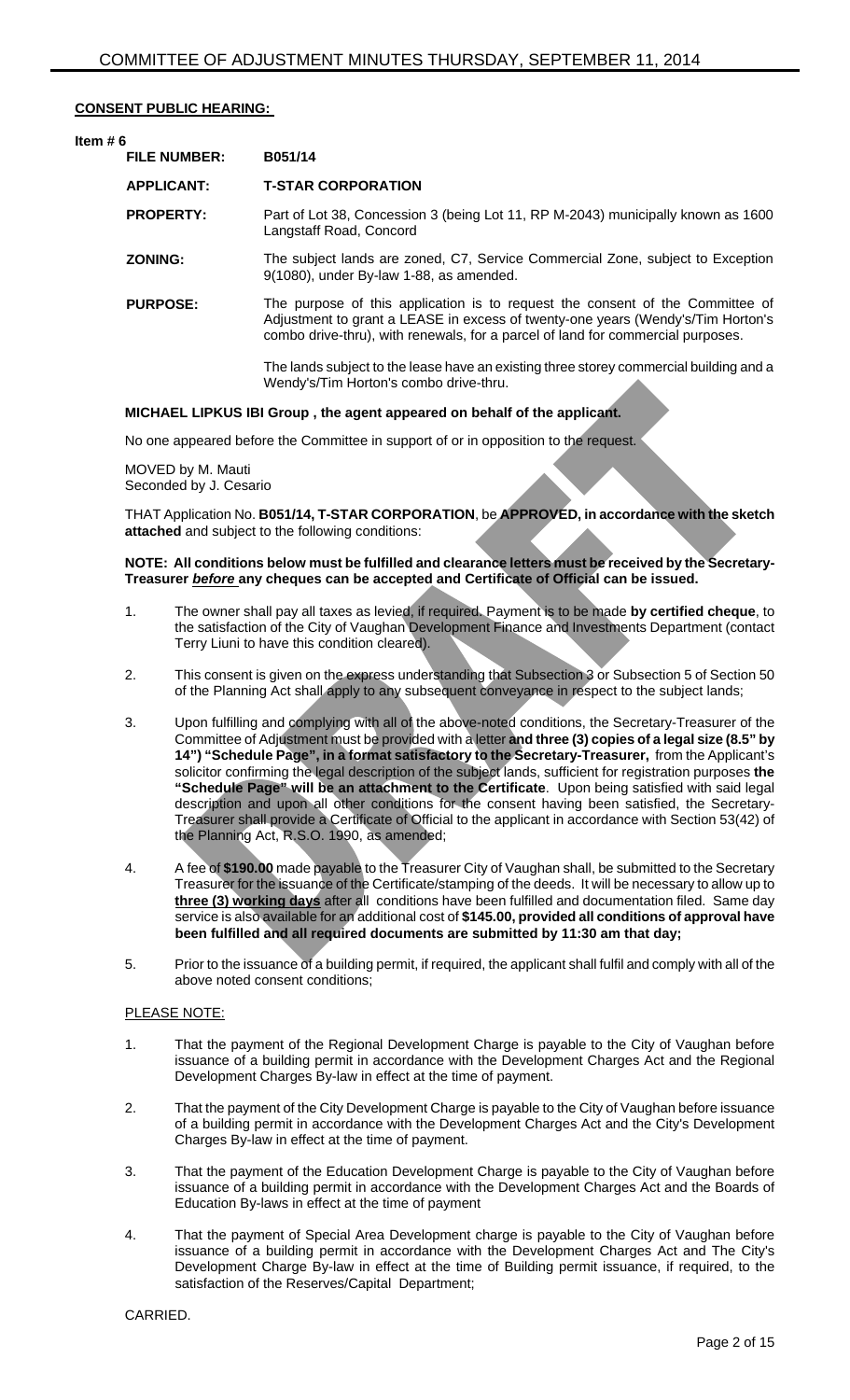| Item $#8$                            |                                                                                                                                                                                                                                 |  |
|--------------------------------------|---------------------------------------------------------------------------------------------------------------------------------------------------------------------------------------------------------------------------------|--|
| <b>FILE NUMBER:</b>                  | A183/14                                                                                                                                                                                                                         |  |
| <b>APPLICANT:</b>                    | STEFANIA PIACENTE-BATTISTI                                                                                                                                                                                                      |  |
| <b>PROPERTY:</b>                     | Part of Lot 14, Concession 6 (being Lot 78, Plan 65M-2703) municipally known as 49<br>Bayside Court, Woodbridge                                                                                                                 |  |
| <b>ZONING:</b>                       | The subject lands are zoned R1, Residential Zone One and subject to the provisions<br>of Exception 9(769) under By-law 1-88 as amended.                                                                                         |  |
| <b>PURPOSE:</b>                      | To permit the construction of a curb cut as follows:                                                                                                                                                                            |  |
| <b>PROPOSAL:</b>                     | To permit a maximum width of 8.53 metres driveway width at the street curb and<br>1.<br>curb cut.<br>2. To permit a maximum width of 8.53 metres on the portion of the driveway between<br>the street line and the street curb. |  |
| <b>BY-LAW</b><br><b>REQUIREMENT:</b> | A maximum of 6.0 metres is permitted for a curb cut.<br>1.<br>A maximum width of 6.0 metres is permitted.<br>2.                                                                                                                 |  |

# **No one appeared to represent the applicant.**

No one appeared before the Committee in support of or in opposition to the request.

The Committee is of the opinion that the variances sought can be considered minor and are desirable for the appropriate development and use of the land. The general intent and purpose of the By-law and the Official Plan will be maintained.

MOVED by M. Mauti Seconded by J. Cesario

THAT Application No. **A183/14, STEFANIA PIACENTE-BATTISTI**, be **APPROVED**, in accordance with the attached sketch.

CARRIED.

#### **Item # 9**

| <b>FILE NUMBER:</b>                  | A236/14                                                                                                                                                                                                                                      |
|--------------------------------------|----------------------------------------------------------------------------------------------------------------------------------------------------------------------------------------------------------------------------------------------|
| <b>APPLICANT:</b>                    | <b>MICHAEL COTRONEO/DIANA FRANJIC</b>                                                                                                                                                                                                        |
| <b>PROPERTY:</b>                     | Parts of Lots 17 & 18; Concession 6 (being Lot 164, Plan 65M-3922) municipally<br>known as 26 Josephine Road, Woodbridge                                                                                                                     |
| <b>ZONING:</b>                       | The subject lands are zoned RV3(WS) Residential and subject to the provisions of<br>Exception 9(1024) under By-law 1-88 as amended.                                                                                                          |
| <b>PURPOSE:</b>                      | To permit the maintenance of a swimming pool in the rear yard.                                                                                                                                                                               |
| <b>PROPOSAL:</b>                     | 1. To permit an interior side yard setback of 1.14 metres to the swimming pool.<br>2. To permit a rear yard setback of 1.30 metres to the swimming pool.<br>3. To permit an interior side yard setback of 0.25 metres to the pool equipment. |
| <b>BY-LAW</b><br><b>REQUIREMENT:</b> | 1. A minimum interior side yard setback of 1.5 metres is permitted.<br>2. A minimum rear yard setback of 1.5 metres is permitted.<br>3. A minimum interior side yard setback of 1.2 metres is permitted.                                     |

**MICHAEL COTRONEO, the applicant, appeared on his own behalf.**

Linda Aversa, 19 Foresta Drive, Woodbridge, ON L4H 0N4, **appeared in opposition and submitted a request for decision form.**

No one else appeared before the Committee in support of or in opposition to the request.

**There were discussions between Mr. Cotroneo, Ms. Aversa and the Committee.**

**A request for decision form was received from** Socha Frajic, 5 Royal Drive, Bolton, ON, L7E 1W8.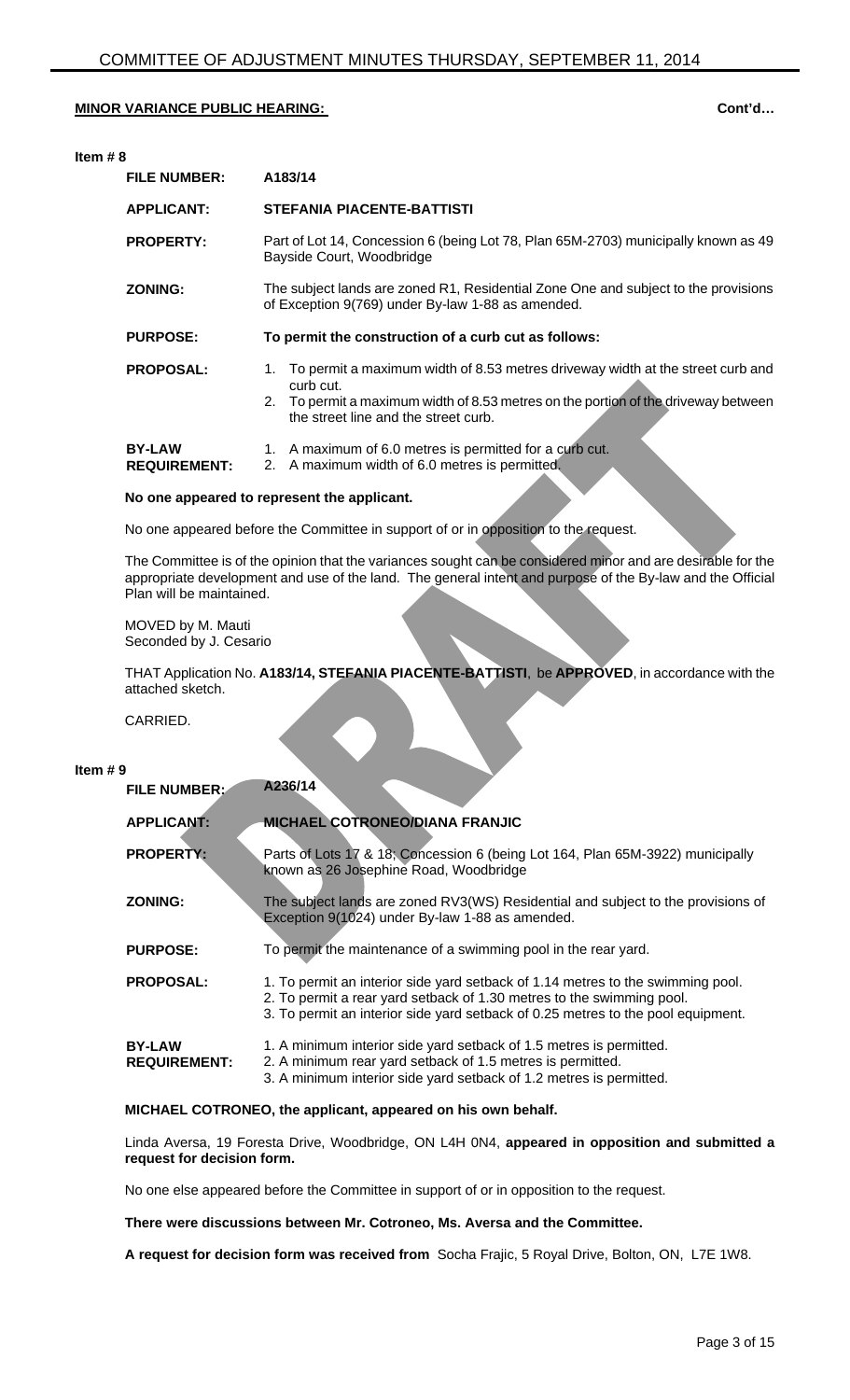**Item # 9 Cont'd…**

| I FILE NUMBER: | A236/14                               |
|----------------|---------------------------------------|
| I APPLICANTS:  | <b>MICHAEL COTRONEO/DIANA FRANJIC</b> |

The Committee is of the opinion that the variances sought can be considered minor and are desirable for the appropriate development and use of the land. The general intent and purpose of the By-law and the Official Plan will be maintained.

MOVED by J. Cesario Seconded by L. Fluxgold

THAT Application No. **A236/14, MICHAEL COTRONEO/DIANA FRANJIC**, be **APPROVED**, in accordance with the attached sketch

CARRIED.

#### **Item # 10**

| <b>FILE NUMBER:</b>                      | A237/14                                                                                                                                                                                                                                                                                 |
|------------------------------------------|-----------------------------------------------------------------------------------------------------------------------------------------------------------------------------------------------------------------------------------------------------------------------------------------|
| <b>APPLICANT:</b>                        | <b>MOSAIK PINEWEST INC. C/O GOFFREDO VITULLO</b>                                                                                                                                                                                                                                        |
| <b>PROPERTY:</b>                         | Part of Lot 22, Concession 6 (being Lot 75, Plan 65M-4291) municipally known as<br>212 Headwind Blvd., Woodbridge                                                                                                                                                                       |
| <b>ZONING:</b>                           | The subject lands are zoned RD3, Residential Detached Zone Three and subject to<br>the provisions of Exception 9(1370) under By-law 1-88 as amended.                                                                                                                                    |
| <b>PURPOSE:</b>                          | To permit the continued construction of single family residence.                                                                                                                                                                                                                        |
| <b>PROPOSAL:</b>                         | 1. To permit a minimum exterior side yard setback of 3.22m (to the single family<br>dwelling).                                                                                                                                                                                          |
| <b>BY-LAW</b><br><b>REQUIREMENT:</b>     | 1. Minimum exterior side yard setback 4.5m.                                                                                                                                                                                                                                             |
| <b>BACKGROUND</b><br><b>INFORMATION:</b> | <b>Other Planning Act Applications</b><br>The land which is the subject in this application was also the subject of another application<br>under the Planning Act:<br><b>Minor Variance Application:</b><br>A097/13: APPROVED, MAY 9, 2013 - To permit an exterior side yard setback of |
|                                          | 3.84 metres to the dwelling.                                                                                                                                                                                                                                                            |

# **ROSEMARIE HUMPHRIES, of Humphries Planning Group Inc. appeared as the agent and spoke on behalf of the applicant.**

No one appeared before the Committee in support of or in opposition to the request.

#### MOVED by M. Mauti Seconded by L. Fluxgold

THAT Application No. **A237/14, MOSAIK PINEWEST INC. C/O GOFFREDO VITULLO**, be **APPROVED,** in accordance with the sketches attached and subject to the following conditions:

- 1. A building permit for the proposed single family dwelling must be applied for, if required, through the City of Vaughan Building Standards Department.
- 2. That if the condition(s) listed above is/are not fulfilled and the Building Permit is not applied for within twelve (12) months of the date this decision becomes final and binding, the said decision shall expire and shall be deemed to have been annulled and rescinded by the Committee**. (PLEASE NOTE THAT THIS TIME PERIOD CANNOT BE EXTENDED IN ANY WAY, FAILURE TO MEET THIS DEADLINE WILL RESULT IN REQUIRING A NEW APPLICATION AND FEE.)**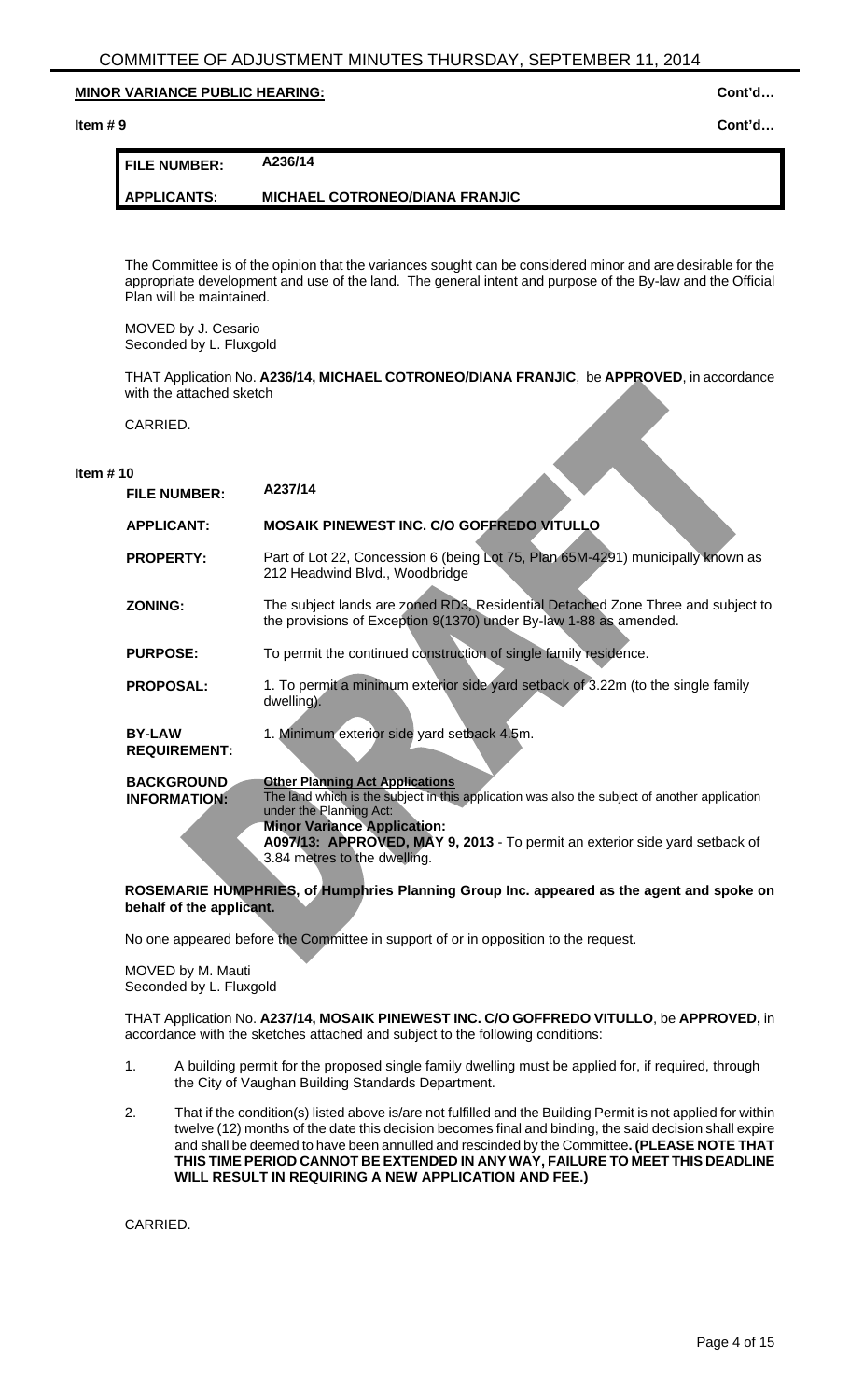| Item $# 11$                              |                                                                                                                                                                                                                                                                                                                                                                                                                                                                                                           |  |
|------------------------------------------|-----------------------------------------------------------------------------------------------------------------------------------------------------------------------------------------------------------------------------------------------------------------------------------------------------------------------------------------------------------------------------------------------------------------------------------------------------------------------------------------------------------|--|
| <b>FILE NUMBER:</b>                      | A238/14                                                                                                                                                                                                                                                                                                                                                                                                                                                                                                   |  |
| <b>APPLICANT:</b>                        | JOHN DUCA (2225955 ONTARIO LTD.)                                                                                                                                                                                                                                                                                                                                                                                                                                                                          |  |
| <b>PROPERTY:</b>                         | Part of Lot 2, Concession 5 (being Lot 9, Plan 65R-29508) municipally known as<br>Century Place (number unassigned), Woodbridge.                                                                                                                                                                                                                                                                                                                                                                          |  |
| <b>ZONING:</b>                           | The subject lands are zoned, EM1, Prestige Employment Zone, subject to Exception<br>9 (1362), under By-law 1-88, as amended.                                                                                                                                                                                                                                                                                                                                                                              |  |
| <b>PURPOSE:</b>                          | To permit the construction of a motor vehicle sales establishment, as follows:                                                                                                                                                                                                                                                                                                                                                                                                                            |  |
| <b>PROPOSAL:</b>                         | To permit the use of motor vehicle sales establishment on the subject lands.<br>$1_{-}$<br>2. To permit a minimum of 53 parking spaces on the subject lands.<br>3. To permit minimum parking space dimensions of 2.6 m $\times$ 5.7 m.<br>To permit a minimum landscape strip of 1.53 m abutting Century Place.<br>4.                                                                                                                                                                                     |  |
| <b>BY-LAW</b><br><b>REQUIREMENT:</b>     | 1. A motor vehicle sales establishment is not a permitted use.<br>A motor vehicle sales establishment requires 3.0 parking spaces per 100 m2 of<br>2.<br>Gross Floor Area. The site statistics provided by the applicant indicate a<br>proposed GFA of 1390 m2 which would require 42 parking spaces for the<br>proposed use.<br>3. A minimum parking space dimension of 2.7 m $X$ 6.0 m is required.<br>A minimum landscape strip of 3.0 m is required along a lot line abutting a street<br>4.<br>line. |  |
| <b>BACKGROUND</b><br><b>INFORMATION:</b> | <b>Other Planning Act Applications</b><br>The land which is the subject in this application was also the subject of another application<br>under the Planning Act:<br>B047/10-APPROVED August 5, 2010 - Easement in favour of the lands to the<br>north, east & south.<br>B019/06 & B020/06-APPROVED-April 6, 2006 - creation of a new lot.<br>Minor Variance A099/06 - APPROVED April 6, 2006 to facilitate B019/06 &<br>B020/06 - 35% lot coverage.                                                     |  |

**AMELIA BISHOP, the agent appeared on behalf of the applicant.**

No one appeared before the Committee in support of or in opposition to the request.

The Committee is of the opinion that the variances sought can be considered minor and are desirable for the appropriate development and use of the land. The general intent and purpose of the By-law and the Official Plan will be maintained.

MOVED by M. Mauti Seconded by J. Cesario

THAT Application No. **A238/14, JOHN DUCA (2225955 ONTARIO LTD.)**, be **APPROVED,** in accordance with the sketches attached and subject to the following conditions:

- 1. That Minor Variance Application A238/14 be subject to the issuance of final site plan approval with respect to related Development Application file DA.13.057 (John Duca, 2225955 Ontario Ltd.), if required, to the satisfaction of the Development/Transportation Engineering Department.
- 2. That if the condition(s) listed above is/are not fulfilled and the Building Permit is not applied for within twelve (12) months of the date this decision becomes final and binding, the said decision shall expire and shall be deemed to have been annulled and rescinded by the Committee**.(PLEASE NOTE THAT THIS TIME PERIOD CANNOT BE EXTENDED IN ANY WAY, FAILURE TO MEET THIS DEADLINE WILL RESULT IN REQUIRING A NEW APPLICATION AND FEE.)**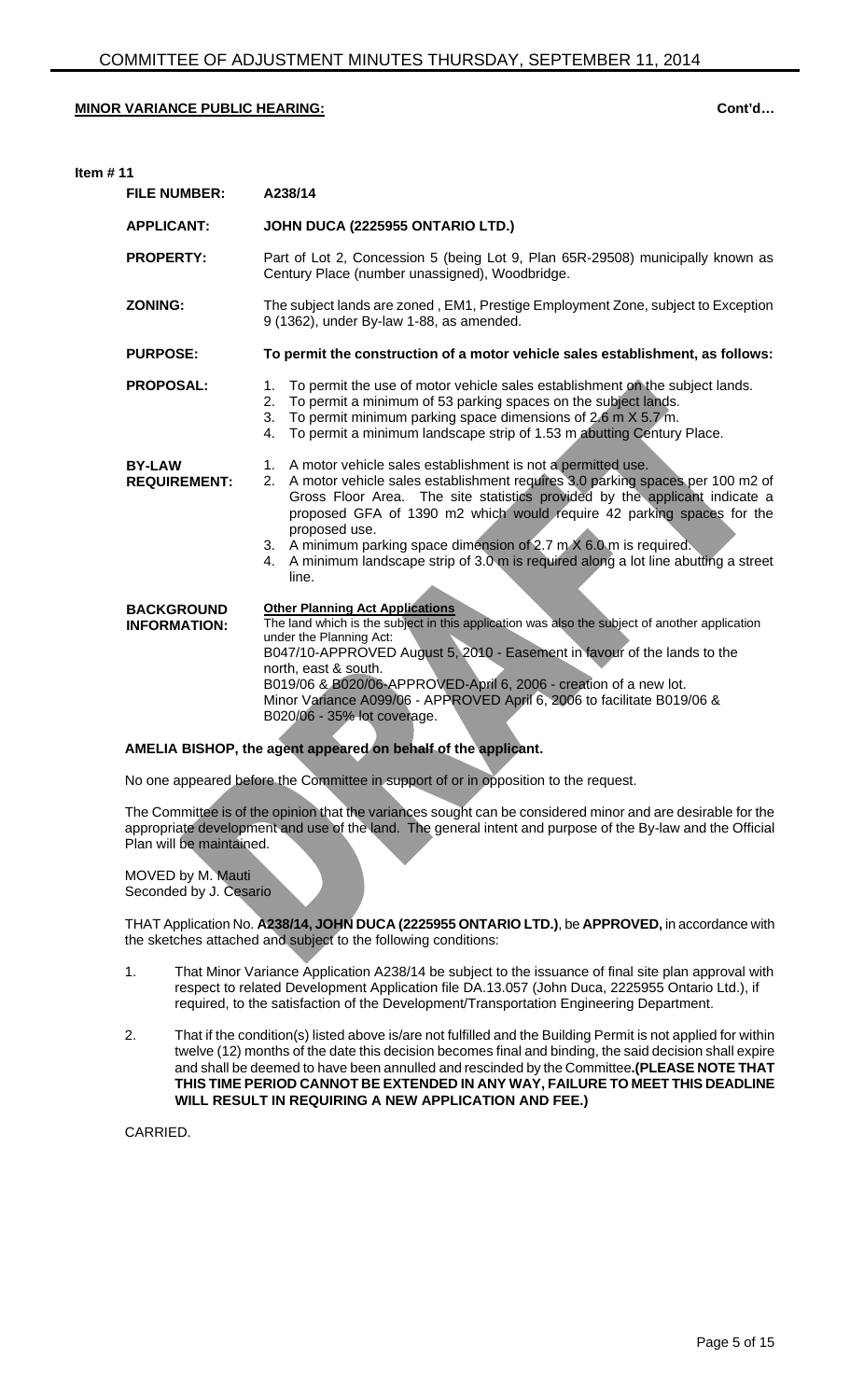| Item $#12$ |                                      |                                                                                                                                                                                  |
|------------|--------------------------------------|----------------------------------------------------------------------------------------------------------------------------------------------------------------------------------|
|            | <b>FILE NUMBER:</b>                  | A239/14                                                                                                                                                                          |
|            | <b>APPLICANT:</b>                    | SUDHIR GANDHI/SANGITA GANDHI                                                                                                                                                     |
|            | <b>PROPERTY:</b>                     | Part of Lot 19, Concession 2 (being Lot 92, Plan 65M-4053) municipally known as<br>69 Thornhill Ravines Crescent, Maple                                                          |
|            | <b>ZONING:</b>                       | The subject lands are zoned RD2, Residential Detached Zone Two, and subject to<br>the provisions of Exception 9(1275) under By-law 1-88 as amended.                              |
|            | <b>PURPOSE:</b>                      | To permit the construction of a rear yard deck.                                                                                                                                  |
|            | <b>PROPOSAL:</b>                     | 1. To permit a minimum rear yard setback of 4.4 metres to an uncovered deck.<br>2. To permit a minimum interior side yard setback of 0.33 metres to an air<br>conditioning unit. |
|            | <b>BY-LAW</b><br><b>REQUIREMENT:</b> | 1. Minimum rear yard setback to an uncovered deck = $5.7$ metres.<br>2. Minimum interior side yard setback to an air conditioning unit $= 1.2$ metres.                           |

# **SUDHIR GANDHI and SANGITA GANDHI, the applicants appeared on their own behalf.**

No one appeared before the Committee in support of or in opposition to the request.

The Committee is of the opinion that the variances sought can be considered minor and are desirable for the appropriate development and use of the land. The general intent and purpose of the By-law and the Official Plan will be maintained.

MOVED by J. Cesario Seconded by L. Fluxgold

THAT Application No. **A239/14, SUDHIR GANDHI/SANGITA GANDHI**, be **APPROVED**, in accordance with the attached sketch

CARRIED.

# **Item # 13 & 14**

| <b>FILE NUMBERS:</b> | A240/14 & A241/14                                                                                                                                                                                                                                                                                             |                                                                                                                                                                                                                                                                                                                                                                                                                                  |
|----------------------|---------------------------------------------------------------------------------------------------------------------------------------------------------------------------------------------------------------------------------------------------------------------------------------------------------------|----------------------------------------------------------------------------------------------------------------------------------------------------------------------------------------------------------------------------------------------------------------------------------------------------------------------------------------------------------------------------------------------------------------------------------|
| <b>APPLICANT:</b>    | <b>COUNTRYWIDE HOMES AT UPPER THORNHILL INC.</b>                                                                                                                                                                                                                                                              |                                                                                                                                                                                                                                                                                                                                                                                                                                  |
| <b>PROPERTY:</b>     | and 33 Heintzman Crescent, respectively, Maple.                                                                                                                                                                                                                                                               | Part of Lot 22, Concession 2 (being Lots 37 & 48, Plan 65M-4266) municipally known as 2                                                                                                                                                                                                                                                                                                                                          |
| <b>ZONING:</b>       | provisions of Exception 9(1205) under By-law 1-88 as amended.                                                                                                                                                                                                                                                 | The subject lands are zoned RD3, Residential Detached Zone Three and subject to the                                                                                                                                                                                                                                                                                                                                              |
| <b>PURPOSE:</b>      | To permit the construction of a single family dwelling, as follows:                                                                                                                                                                                                                                           |                                                                                                                                                                                                                                                                                                                                                                                                                                  |
| A240/14              | <b>PROPOSAL</b><br>To permit steps/landing to be set back<br>1.<br>1.2 metres from the front lot line.<br>2.<br>To permit a front porch to be 1.6<br>metres in height from finished grade.<br>To permit a building height of 11.6<br>3.<br>metres to the highest point of the roof<br>surface (mansard roof). | <b>BY-LAW REQUIREMENT</b><br>A mimimum of 1.5 metres is<br>$\mathbf{1}$ .<br>permitted to the steps/landing.<br>The maximum finished floor elevation<br>2.<br>of an unenclosed porch (covered or<br>uncovered) located in the front yard<br>shall not exceed 1.2 metres above<br>finished grade.<br>3.<br>The maximum permitted building<br>height is 11.0 metres to the highest<br>point of the roof surface (mansard<br>roof). |
| A241/14:             | 1. To permit a minimum rear yard of 6.89 1.<br>metres from the rear lot line to the<br>proposed dwelling                                                                                                                                                                                                      | A minimum of 7.5 metres is<br>required from the rear lot line to the<br>proposed dwelling.                                                                                                                                                                                                                                                                                                                                       |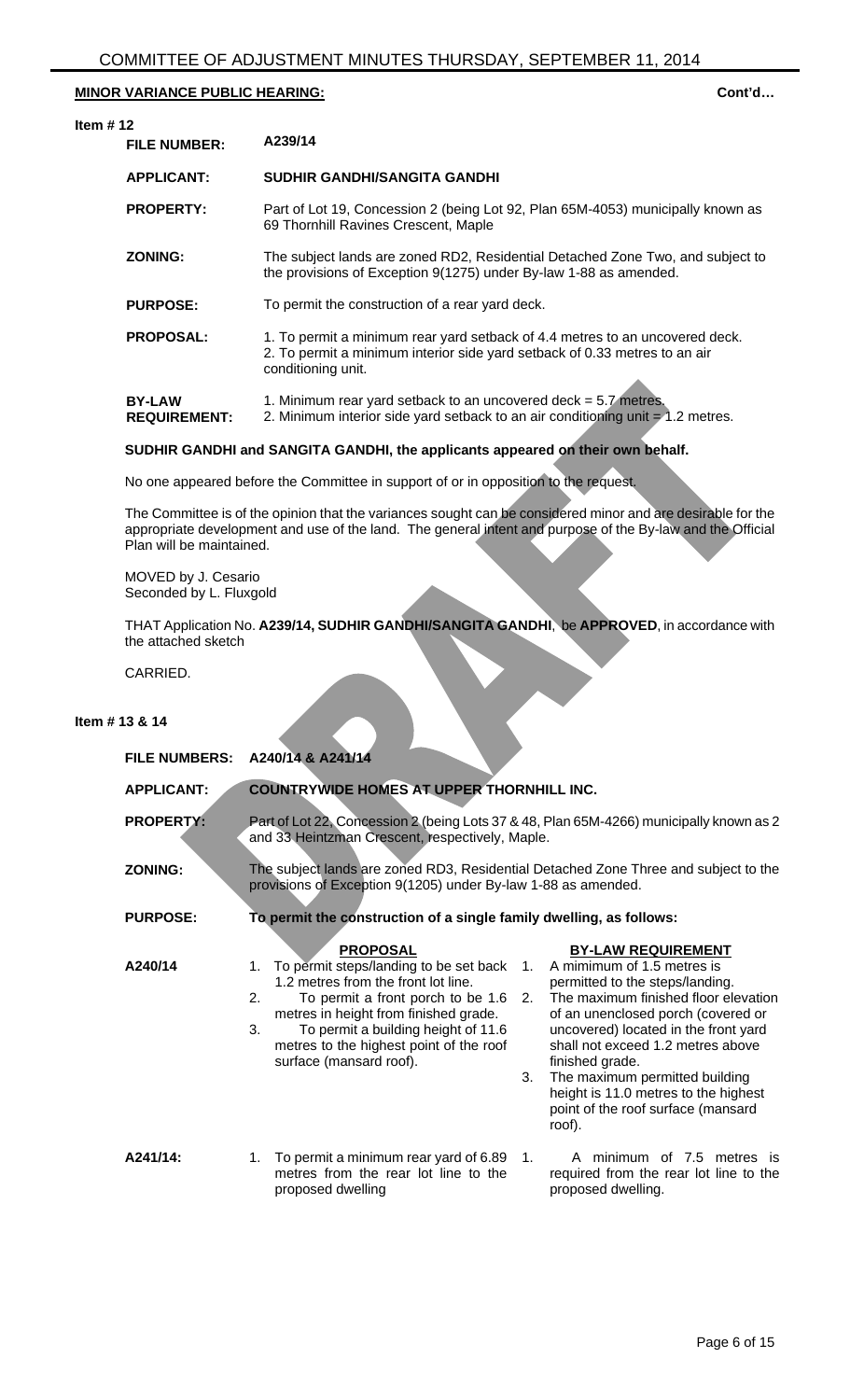#### **Item # 13 & 14 Cont'd…**

# **FILE NUMBERS: A240/14 & A241/14**

# **APPLICANT: COUNTRYWIDE HOMES AT UPPER THORNHILL INC.**

# **MANNY DACUNHA, the agent appeared on behalf of the applicant.**

No one appeared before the Committee in support of or in opposition to the request.

The Committee is of the opinion that the variances sought can be considered minor and are desirable for the appropriate development and use of the land. The general intent and purpose of the By-law and the Official Plan will be maintained.

MOVED by J. Cesario Seconded by M. Mauti

THAT Application No. **A240/14 & A241/14, COUNTRYWIDE HOMES AT UPPER THORNHILL INC.**, be **APPROVED**, in accordance with the attached sketch

CARRIED.

**It should be noted that J. Cesario left the Committee Room at this time and did not take part nor voted on the following items.**

# **Item # 15**

| <b>THORNHILL GOLF &amp; COUNTRY CLUB</b><br><b>APPLICANT:</b><br>Part of Lots 26 - 30, Concession 1 (being Lot 270, Plan 65R-2394) municipally<br><b>PROPERTY:</b><br>known as 7994 Yonge Street, Vaughan<br>"PRIOR to the agents submission it was agreed to amend the Application,<br><b>Sketch, and Notice of Application by DELETING the following:</b><br>Minimum parking space length = $5.54m$<br>Minimum handicap space length = 5.49m<br>The subject lands are zoned PB1, Parkway Belt Open Space, under By-law 1-88<br><b>ZONING:</b><br>as amended.<br>Parking relief & to permit the construction of 2 additions (Main Clubhouse &<br><b>PURPOSE:</b><br>Proshop).<br>Minimum number of parking spaces $= 211$<br><b>PROPOSAL:</b><br>1.<br>$Minimum$ parking space length = $5.54$ m<br>2.<br>Minimum handicap space length = $5.49m$<br>З. | <b>FILE NUMBER:</b> | A242/14 |
|----------------------------------------------------------------------------------------------------------------------------------------------------------------------------------------------------------------------------------------------------------------------------------------------------------------------------------------------------------------------------------------------------------------------------------------------------------------------------------------------------------------------------------------------------------------------------------------------------------------------------------------------------------------------------------------------------------------------------------------------------------------------------------------------------------------------------------------------------------|---------------------|---------|
|                                                                                                                                                                                                                                                                                                                                                                                                                                                                                                                                                                                                                                                                                                                                                                                                                                                          |                     |         |
|                                                                                                                                                                                                                                                                                                                                                                                                                                                                                                                                                                                                                                                                                                                                                                                                                                                          |                     |         |
|                                                                                                                                                                                                                                                                                                                                                                                                                                                                                                                                                                                                                                                                                                                                                                                                                                                          |                     |         |
|                                                                                                                                                                                                                                                                                                                                                                                                                                                                                                                                                                                                                                                                                                                                                                                                                                                          |                     |         |
|                                                                                                                                                                                                                                                                                                                                                                                                                                                                                                                                                                                                                                                                                                                                                                                                                                                          |                     |         |
|                                                                                                                                                                                                                                                                                                                                                                                                                                                                                                                                                                                                                                                                                                                                                                                                                                                          |                     |         |
|                                                                                                                                                                                                                                                                                                                                                                                                                                                                                                                                                                                                                                                                                                                                                                                                                                                          |                     |         |
| <b>BY-LAW</b><br>Minimum number of required parking spaces = 714<br>1.                                                                                                                                                                                                                                                                                                                                                                                                                                                                                                                                                                                                                                                                                                                                                                                   |                     |         |
| Minimum parking space length = 6m<br><b>REQUIREMENT:</b><br>Minimum handicap space length = 6m<br>З.                                                                                                                                                                                                                                                                                                                                                                                                                                                                                                                                                                                                                                                                                                                                                     |                     |         |

**BILL HICKS, of Hicks Partnership Inc., the agent appeared on behalf of the applicant gave a brief submission regarding the request.**

No one appeared before the Committee in support of or in opposition to the request.

**During the discussion between Mr. Hicks, Planning staff, the Secretary-Treasurer to the Committee of Adjustment and the Committee, it was suggested and agreed to add the Planning Department to condition #1.**.

The Committee is of the opinion that the variance sought can be considered minor and is desirable for the appropriate development and use of the land. The general intent and purpose of the By-law and the Official Plan will be maintained.

MOVED by L. Fluxgold Seconded by M. Mauti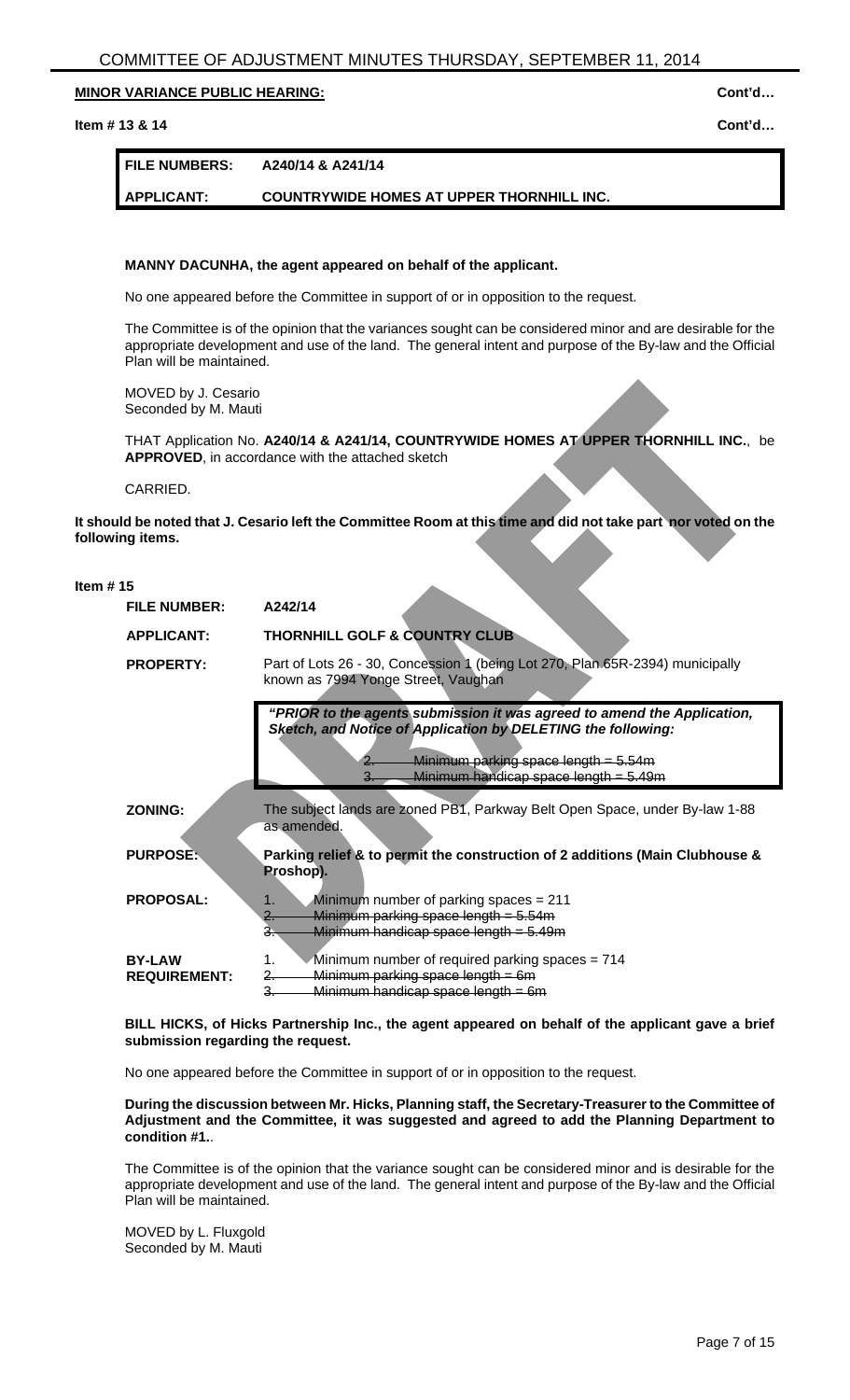# **Item # 15 Cont'd…**

| <b>FILE NUMBER:</b> | A242/14                                  |
|---------------------|------------------------------------------|
| APPLICANT:          | <b>THORNHILL GOLF &amp; COUNTRY CLUB</b> |

THAT Application No. **A242/14, THORNHILL GOLF & COUNTRY CLUB**, be **APPROVED, as amended** in accordance with the sketches attached and subject to the following conditions:

- 1. The amendment (DA.14.052) to the existing Complex Site Plan Agreement must be completed prior to permit issuance for the additions, if required, to the satisfaction of the Building Standards Department **and the Development Planning Department.**
- 2. THAT the applicant submits the variance application fee of **\$525.00** payable to the Toronto and Region Conservation Authority, if required, to the satisfaction of to the Toronto and Region Conservation Authority;
- 3. That if the condition(s) listed above is/are not fulfilled and the Building Permit is not applied for within twelve (12) months of the date this decision becomes final and binding, the said decision shall expire and shall be deemed to have been annulled and rescinded by the Committee**.(PLEASE NOTE THAT THIS TIME PERIOD CANNOT BE EXTENDED IN ANY WAY, FAILURE TO MEET THIS DEADLINE WILL RESULT IN REQUIRING A NEW APPLICATION AND FEE.)**

CARRIED.

# **Item # 16**

| <b>FILE NUMBER:</b>                      | A244/14                                                                                                                                                                                                                                                                                                                                                                                                                                                                                                                                      |
|------------------------------------------|----------------------------------------------------------------------------------------------------------------------------------------------------------------------------------------------------------------------------------------------------------------------------------------------------------------------------------------------------------------------------------------------------------------------------------------------------------------------------------------------------------------------------------------------|
| <b>APPLICANT:</b>                        | <b>VOGUE INVESTMENTS LIMITED</b>                                                                                                                                                                                                                                                                                                                                                                                                                                                                                                             |
| <b>PROPERTY:</b>                         | Part of Lot 6, Concession 2, municipally known as 1118 Centre Street - Unit 21,<br>Thornhill                                                                                                                                                                                                                                                                                                                                                                                                                                                 |
| <b>ZONING:</b>                           | The subject lands are zoned C1, Restricted Commercial, under By-law 1-88 subject to<br>Exception 9(578) as amended.                                                                                                                                                                                                                                                                                                                                                                                                                          |
| <b>PURPOSE:</b>                          | To permit the maintenance of a retail store, as follows:                                                                                                                                                                                                                                                                                                                                                                                                                                                                                     |
| <b>PROPOSAL:</b>                         | To permit Processing and Food Preparation as Ancillary to the primary permitted<br>1.<br>use of a retail store for the sale of fresh meats, delicatessen products and<br>prepared foods.                                                                                                                                                                                                                                                                                                                                                     |
| <b>BY-LAW</b><br><b>REQUIREMENT:</b>     | The current zoning does not permit manufacturing or processing.<br>1.                                                                                                                                                                                                                                                                                                                                                                                                                                                                        |
| <b>BACKGROUND</b><br><b>INFORMATION:</b> | <b>Other Planning Act Applications</b><br>The land which is the subject in this application was also the subject of another application<br>under the Planning Act:<br>A138/11 APPROVED MAY 26, 2011- permit Day Nursery in Units 16, 17 and 18.<br>A061/10 APPROVED MARCH 25, 2010- permit an eating establishment - 24% of the<br>total gross floor area of the building.<br>B007/88 - APPROVED JAN. 20/88 - easement in favour of the south east (deeds<br>stamped Jan. 24/89)<br>Z.08.066 - Inactive - to expand range of permitted uses. |

#### **MARK GREENBAUM, appeared as the agent on behalf of his father, the applicant.**

No one appeared before the Committee in support of or in opposition to the request.

The Committee is of the opinion that the variance sought can be considered minor and is desirable for the appropriate development and use of the land. The general intent and purpose of the By-law and the Official Plan will be maintained.

MOVED by L. Fluxgold Seconded by M. Mauti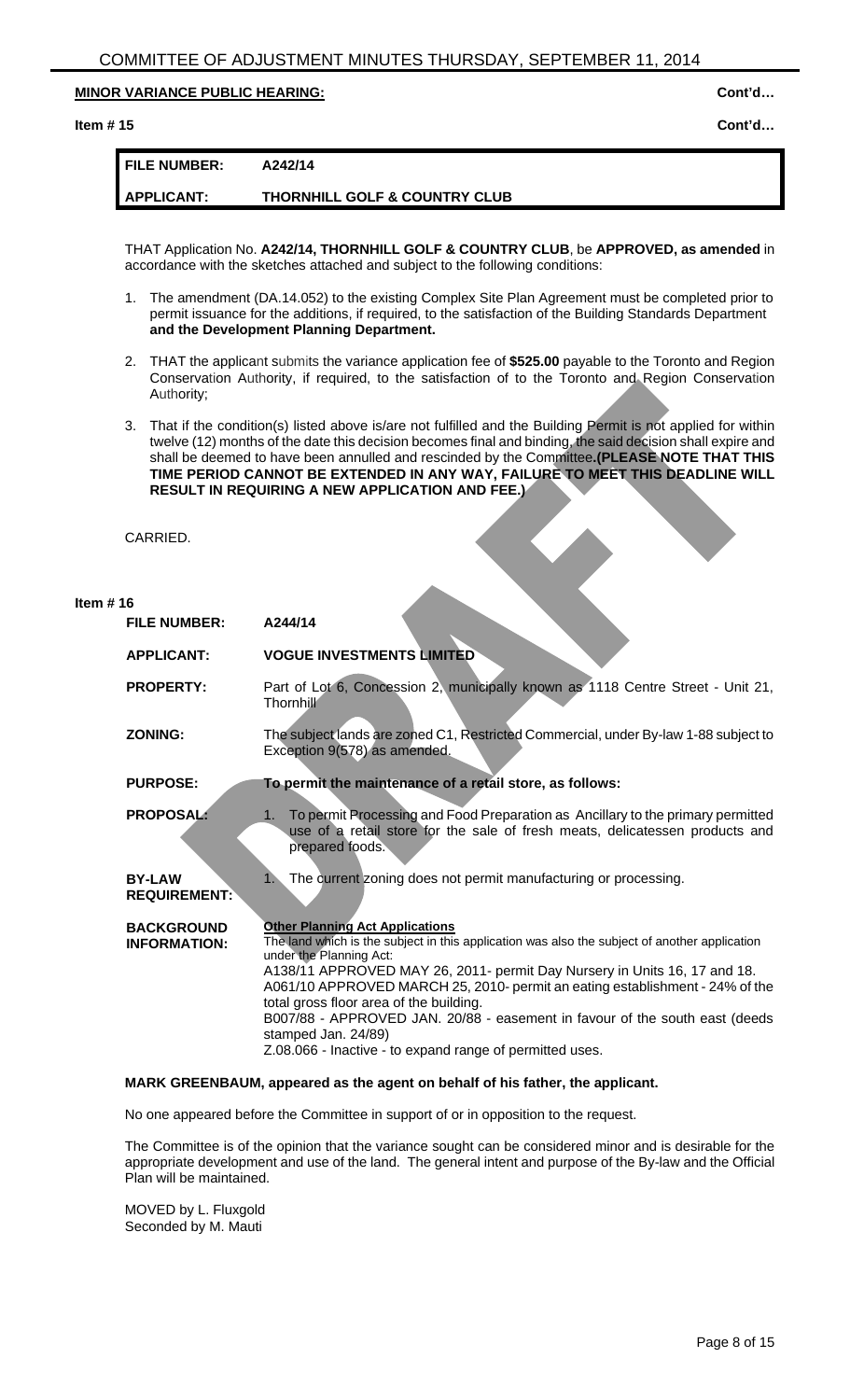# **Item # 16 Cont'd…**

| <b>FILE NUMBERS:</b> | A244/14                          |
|----------------------|----------------------------------|
| <b>APPLICANT:</b>    | <b>VOGUE INVESTMENTS LIMITED</b> |

THAT Application No. **A244/14, VOGUE INVESTMENTS LIMITED**, be **APPROVED,** in accordance with the sketches attached and subject to the following conditions:

- 1. That a building permit must be issued for the proposed use of processing meats and the storage of garbage and refuse, if required, to the satisfaction of the Building Standards Department;
- 2. That if the condition(s) listed above is/are not fulfilled and the Building Permit is not applied for within twelve (12) months of the date this decision becomes final and binding, the said decision shall expire and shall be deemed to have been annulled and rescinded by the Committee**.(PLEASE NOTE THAT THIS TIME PERIOD CANNOT BE EXTENDED IN ANY WAY, FAILURE TO MEET THIS DEADLINE WILL RESULT IN REQUIRING A NEW APPLICATION AND FEE.)**

CARRIED.

**J. Cesario returned to the Hearing room at this time and took part in the remaining items.**

**It should be noted that M. Mauti left the Hearing Room at 6:28pm and did not return.**

#### **Item # 17**

| <b>FILE NUMBER:</b>                  | A245/14                                                                                                                                                                              |
|--------------------------------------|--------------------------------------------------------------------------------------------------------------------------------------------------------------------------------------|
| <b>APPLICANT:</b>                    | <b>BRUNO &amp; MARIA DEL GROSSO</b>                                                                                                                                                  |
| <b>PROPERTY:</b>                     | Part of Lot 138, Concession 8 (being Lot 19, Plan 65M-3305) municipally known as<br>45 Silverado Trail, Woodbridge                                                                   |
| <b>ZONING:</b>                       | The subject lands are zoned RV4, Urban Village Residential Zone Four and subject<br>to the provisions of Exception 9(988) under By-law 1-88 as amended.                              |
| <b>PURPOSE:</b>                      | To permit the construction of a 1 storey sunroom & deck extension.                                                                                                                   |
| <b>PROPOSAL:</b>                     | 1) To permit a rear yard setback of 5.10 metres to the addition to the dwelling<br>(sunroom).<br>2) To maintain a minimum interior side yard setback of 0.35 metres to the A/C unit. |
| <b>BY-LAW</b><br><b>REQUIREMENT:</b> | 1) A minimum rear yard setback of 7.5 metres is required.<br>2) A minimum interior side yard setback of 1.2 metres is required to the A/C unit.                                      |

**BRUNO DEL GROSSO, the applicant, appeared on his own behalf.**

No one appeared before the Committee in support of or in opposition to the request.

The Committee is of the opinion that the variances sought can be considered minor and are desirable for the appropriate development and use of the land. The general intent and purpose of the By-law and the Official Plan will be maintained.

MOVED by J. Cesario Seconded by L. Fluxgold

THAT Application No. **A245/14, BRUNO & MARIA DEL GROSSO**, be **APPROVED**, in accordance with the attached sketch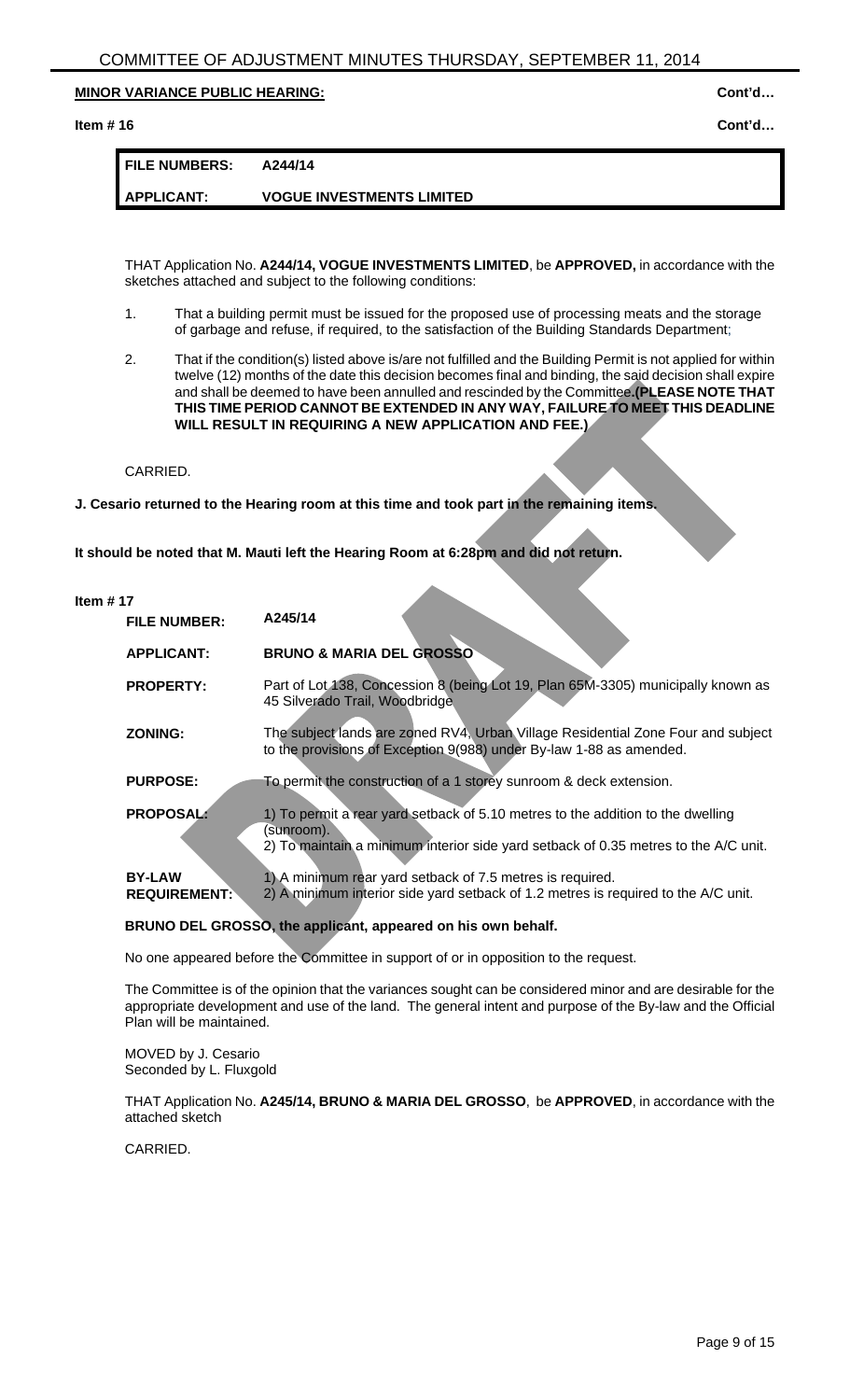# **Item # 18**

| <b>FILE NUMBER:</b>                  | A250/14                                                                                                           |
|--------------------------------------|-------------------------------------------------------------------------------------------------------------------|
| <b>APPLICANT:</b>                    | <b>GIOVANNI &amp; MARIA METALLO</b>                                                                               |
| <b>PROPERTY:</b>                     | Part of Lot 21, Concession 4 (Lot 245, Registered Plan 65M-2086) municipally<br>known as 75 Marwood Place, Maple. |
| <b>ZONING:</b>                       | The subject lands are zoned R2, Residential, subject to Exception 9(475), under<br>By-law 1-88, as amended.       |
| <b>PURPOSE:</b>                      | To permit the maintenance of an undersized parking spot within the existing<br>garage.                            |
| <b>PROPOSAL:</b>                     | 1. To permit a minimum interior garage dimension of 3.0 m X 5.26 m.                                               |
| <b>BY-LAW</b><br><b>REQUIREMENT:</b> | 1. A minimum interior garage dimension of 3.0m X 6.0m is required.                                                |

# **DANIEL VENTURUZZO, the agent appeared on behalf of the applicant.**

No one appeared before the Committee in support of or in opposition to the request.

The Committee is of the opinion that the variance sought can be considered minor and is desirable for the appropriate development and use of the land. The general intent and purpose of the By-law and the Official Plan will be maintained.

MOVED by J. Cesario Seconded by L. Fluxgold

THAT Application No. **A250/14, GIOVANNI & MARIA METALLO**, be **APPROVED**, in accordance with the attached sketch

CARRIED.

# **CONSENT PUBLIC HEARING: CONSENT PUBLIC HEARING: Cont'd...**

**Previously adjourned from the August 14th & 28th 2014 meetings.**

| Item $#19$ |                     |                                                                                                                                                                                                                                                                                                                                                                                                                                                                                     |
|------------|---------------------|-------------------------------------------------------------------------------------------------------------------------------------------------------------------------------------------------------------------------------------------------------------------------------------------------------------------------------------------------------------------------------------------------------------------------------------------------------------------------------------|
|            | <b>FILE NUMBER:</b> | B041/14                                                                                                                                                                                                                                                                                                                                                                                                                                                                             |
|            | <b>APPLICANT:</b>   | 846669 ONTARIO INC.                                                                                                                                                                                                                                                                                                                                                                                                                                                                 |
|            | <b>PROPERTY:</b>    | Part of Lot 3, Concession 3 (Lot 1, Registered Plan 65R-25078) municipally located at<br><b>Great Gulf Drive, Concord</b>                                                                                                                                                                                                                                                                                                                                                           |
|            | <b>ZONING:</b>      | The subject lands are zoned EM2, General Employment Zone, subject to Exception<br>9(1103), under By-law 1-88, as amended.                                                                                                                                                                                                                                                                                                                                                           |
|            | <b>PURPOSE:</b>     | The purpose of this application is to request the consent of the Committee of<br>Adjustment to convey the parcel of land for the CREATION of a NEW LOT marked<br>"A" on the attached sketch, for industrial purposes, together with all required<br>easements and right-of-ways, if required, and retain land marked "B" on the<br>attached sketch for industrial purposes.<br>Currently there is a industrial warehouse on the subject lands and the retained<br>lands are vacant. |

# **JOHN PERRUZZA, the agent appeared on behalf of the applicant gave a brief submission regarding the request.**

No one appeared before the Committee in support of or in opposition to the request.

MOVED by L. Fluxgold Seconded by J. Cesario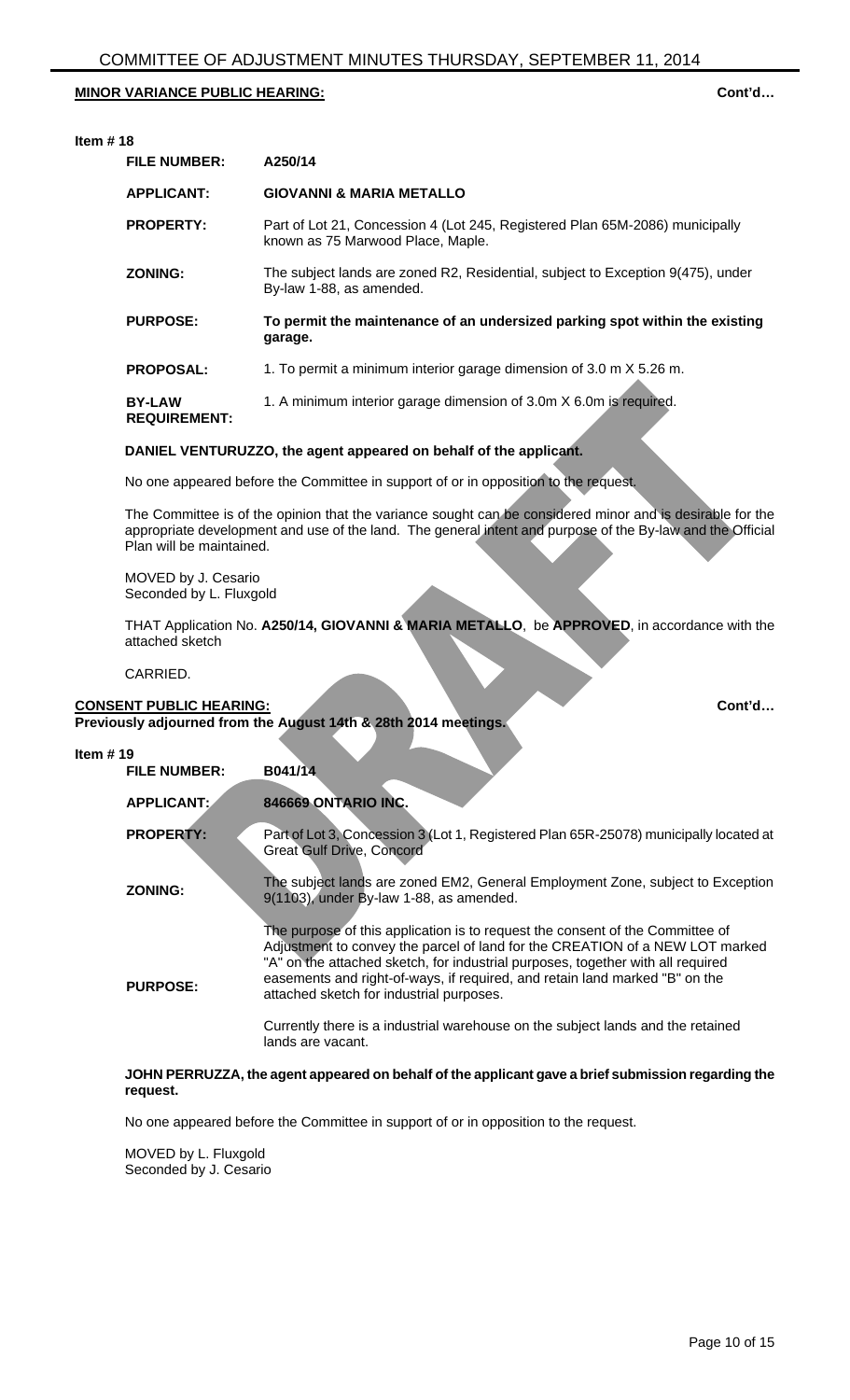# **CONSENT PUBLIC HEARING: Cont'd…**

**Previously adjourned from the August 14th & 28th 2014 meetings.**

# **Item # 19 Cont'd…**

|                      | B041/14             |
|----------------------|---------------------|
| <b>FILE NUMBERS:</b> |                     |
| <b>APPLICANT:</b>    | 846669 ONTARIO INC. |

THAT Application No. **B041/14, 846669 ONTARIO INC.**, be **APPROVED, in accordance with the sketch attached** and subject to the following conditions:

#### **NOTE: All conditions below must be fulfilled and clearance letters must be received by the Secretary-Treasurer** *before* **any cheques can be accepted and Certificate of Official can be issued.**

- 1. Payment to the City of Vaughan of a Tree Fee if required, approved by Council as of the date of granting the consent. Payment is to be made by certified cheque, to the satisfaction of the City of Vaughan (Development Finance and Investments Department; contact Terry Liuni to have this condition cleared.)
- 2. That the owner shall pay all taxes as levied, if required, to the satisfaction of the Development Finance and Investments Department. Payment shall be made **by certified cheque**; (contact Terry Liuni in the Development Finance and Investments Department to have this condition cleared).
- 3. That the applicant shall provide the City with an appraisal report and valuation of the subject land (land only) to be prepared by an accredited appraiser, if required. Payment of a Parkland levy to the City in lieu of the deeding of land for park purposes shall be made if a new lot is being created. Said levy is to be 2% of the appraised market value of the subject land as of the date of the Committee of Adjustment giving notice to the applicant of the herein decision. Said levy shall be approved by the Senior Manager of Real Estate. Payment shall be made by certified cheque only.
- 4. The Owner/Applicant shall submit the land survey to verify the minimum lot frontage for the severed and retained lands, if required, to the satisfaction of the Development/Transportation Engineering Department.
- 5. The Owner/Applicant shall enter into an agreement for the sanitary sewer extension on Great Gulf Drive pursuant to Subsection 51(25) of the Planning Act with the City of Vaughan, if required, to satisfy all conditions, financial or otherwise, of the City of Vaughan with regard to such matters the municipality may consider necessary including payment of the development levies, the provision of roads and municipal services, all associated downstream and oversizing costs for sanitary and water service, landscaping and fencing. The said agreement shall be registered against the lands to which it applies and, if required, to the satisfaction of the Development/Transportation Engineering Department.
- 6. The Owner/Applicant shall provide a Grading and Servicing Plan(s) showing existing and proposed grades, drainage patterns, driveway accesses and the location of all municipal services, if required, to the satisfaction of the Development/Transportation Engineering Department and as required at the Building Permit stage.
- 7. That the retained lands are merged on title by means of an "Application to Consolidate Parcels" as there are currently 2 PIN's for the existing parcel registered as Block 1 on Plan 65M-3570, if required, to the satisfaction of the Building Standards Department.
- 8. Submission to the Secretary-Treasurer of **FOUR (4)** white prints of a registered deposited reference plan of survey, showing the subject land which conforms with the application submitted and which shows the dimensions and areas of each part shown on the plan;
- 9. Upon fulfilling and complying with all of the above-noted conditions, the Secretary-Treasurer of the Committee of Adjustment must be provided with a letter **and three (3) copies of a legal size (8.5" by 14") "Schedule Page", in a format satisfactory to the Secretary-Treasurer,** from the Applicant's solicitor confirming the legal description of the subject lands, sufficient for registration purposes **the "Schedule Page" will be an attachment to the Certificate**. Upon being satisfied with said legal description and upon all other conditions for the consent having been satisfied, the Secretary-Treasurer shall provide a Certificate of Official to the applicant in accordance with Section 53(42) of the Planning Act, R.S.O. 1990, as amended;
- 10. A fee of **\$190.00** made payable to the Treasurer City of Vaughan shall, be submitted to the Secretary Treasurer for the issuance of the Certificate/stamping of the deeds. It will be necessary to allow up to **three (3) working days** after all conditions have been fulfilled and documentation filed. Same day service is also available for an additional cost of **\$145.00, provided all conditions of approval have been fulfilled and all required documents are submitted by 11:30 am that day;**
- 11. Prior to the issuance of a building permit, if required, the applicant shall fulfil and comply with all of the above noted consent conditions.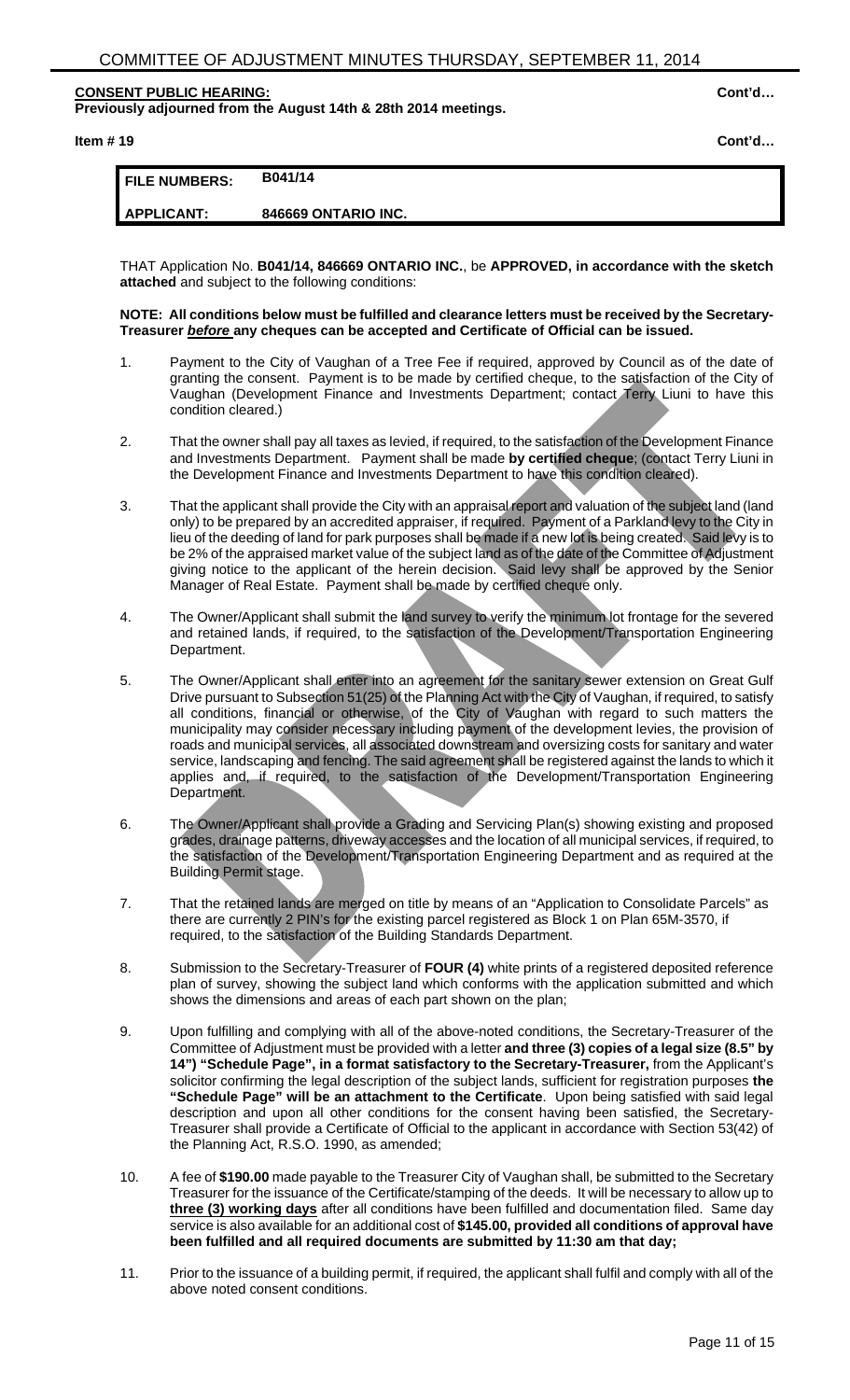# **CONSENT PUBLIC HEARING: Cont'd…**

**Previously adjourned from the August 14th & 28th 2014 meetings.**

**Item # 19 Cont'd…**

| <b>FILE NUMBERS:</b> | B041/14             |
|----------------------|---------------------|
| <b>APPLICANT:</b>    | 846669 ONTARIO INC. |

# PLEASE NOTE:

- 1. That the payment of the Regional Development Charge is payable to the City of Vaughan before issuance of a building permit in accordance with the Development Charges Act and the Regional Development Charges By-law in effect at the time of payment.
- 2. That the payment of the City Development Charge is payable to the City of Vaughan before issuance of a building permit in accordance with the Development Charges Act and the City's Development Charges By-law in effect at the time of payment.
- 3. That the payment of the Education Development Charge is payable to the City of Vaughan before issuance of a building permit in accordance with the Development Charges Act and the Boards of Education By-laws in effect at the time of payment
- 4. That the payment of Special Area Development charge is payable to the City of Vaughan before issuance of a building permit in accordance with the Development Charges Act and The City's Development Charge By-law in effect at the time of Building permit issuance, if required, to the satisfaction of the Reserves/Capital Department;

# CARRIED.

**Previously adjourned from the August 28th 2014 meeting.**

# **Item # 20 to 28 FILE NUMBERS: B047/14, B048/14, B049/14 and B050/14 APPLICANT: 1495068 ONTARIO INC. PROPERTY:** Part of Lot 26, Concession 1 (Lot 34 of Registered Plan 3205, municipally located on the Eastside of Payson Avenue, Thornhill). **ZONING:** The subject lands are zoned R3, Residential subject to Exceptions 9(375) and 9(408) as amended. PURPOSE: The purpose of these applications is to request the consent of the Committee of Adjustment to convey the parcel of land for the **CREATION** of a **NEW LOT**, together with all required easements and right-of-ways, if required, and retain land for residential purposes. The subject land is currently vacant. There is an exisitng single family dwelling located on part of the retained lands. A single family detached dwelling is proposed for the subject land and on part of the retained lands that will front on Payson Avenue. **BACKGROUND INFORMATION: Other Planning Act Applications** The land which is the subject in this application was also the subject of another application under the Planning Act: **Consent Applications:**  B047/14 to B050/14 Creation of new lots (to be heard **Sept. 11/14** in conjunction with this application). **Minor Variance Applications**: A230/14 to A234/14: lot area, setbacks, lot depth, lot coverage, bldg height (to facilitate the consent applications to be heard **Sept. 11/14** in conjunction this application).

# **ROSEMARIE HUMPHRIES of Humphries Planning Group Inc., the agent, appeared on behalf of the applicant gave a lengthy submission regarding the request.**

Ella Koor, 138 Crestwood Road, Thornhill, Ontario, L4J 1A7; Stan Milanor, 136 Crestwood Road, Thornhill, Ontario, L4J 1A6; Enzo Bordone, 141 & 145 Crestwood Road, Thornhill, Ontario, L4J 0N4, Carlo DiPanfilo, 107 Crestwood Road, Thornhill, Ontario, L4J 1A7; Joseph Thomas 305 Pinewood Drive, L4J 5S1; Andrey Briskin, 148 Crestwood Road, Thornhill, Ontario, L4J 1A6; Jun Gu, 351 Pinewood Drive, Thornhill, Ontario, L4J 3S1 and Luina Long,146 Crestwood Road, Thornhill, Ontario, L4J 1A6, **all appeared in opposition and completed request for decision forms**.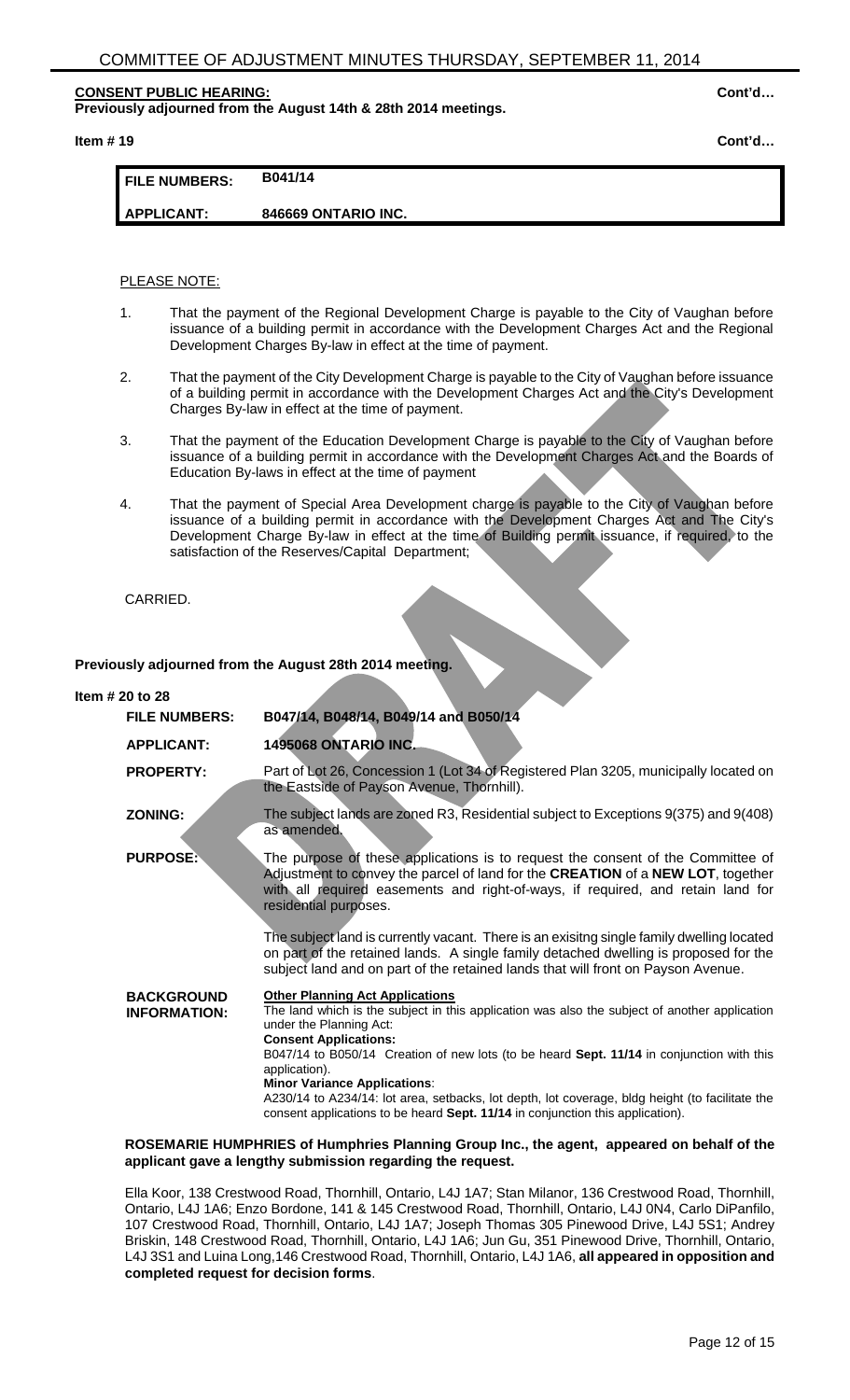### **CONSENT PUBLIC HEARING: Cont'd… Previously adjourned from the August 28th 2014 meeting.**

**Item # 20 to 28 Cont'd…**

| <b>FILE NUMBERS:</b> | B047/14, B048/14, B049/14 and B050/14 |
|----------------------|---------------------------------------|
| 1 APPLICANT:         | <b>1495068 ONTARIO INC.</b>           |

No one else appeared before the Committee in support of or in opposition to the request.

**Letters in opposition were received from** Jimmy Chu, 323 Pinewood Drive, Thornhill, Ontario L4J 5S2 and Vinoo Magna, 299 Pinewood Drive, Thornhill, Ontario, L4J 5S1.

**Two petitions in opposition were received from** Enzo Bordone, 141 & 145 Crestwood Avenue, Thornhill, Ontario, L4J 1A7, one prior to the hearing and one during his submission.

**During the discussion that took place between, Ms. Humphries, the neighbours present and the Committee, it was suggested and agreed to adjourn the applications SINE DIE, to allow the agent time to meet with the residents, reconsider their applications and for Planning to prepare a report to the Committee on how this development is desirable and appropriate for this area.**

MOVED by L. Fluxgold Seconded by J. Cesario

THAT Application No. **B047/14 to B050/14 & A230/14 to A234/14, 1495068 ONTARIO INC.**, be **ADJOURNED SINE DIE.**

CARRIED.

# **MINOR VARIANCE PUBLIC HEARING: Cont'd... Cont'd...**

**Previously adjourned from the July 24, 2014, August 14, 2014 and August 28 2014 meetings.**

# **Item # 30**

| <b>FILE NUMBER:</b>                  | A192/14                                                                                                                                                                                                                                                                                              |
|--------------------------------------|------------------------------------------------------------------------------------------------------------------------------------------------------------------------------------------------------------------------------------------------------------------------------------------------------|
| <b>APPLICANT:</b>                    | <b>ANTONIO and GIOVANNA OLIVA</b>                                                                                                                                                                                                                                                                    |
| <b>PROPERTY:</b>                     | Part of Lot 18, Concession 3 (being Part 1 on Plan 65R-19043) municipally known<br>as 9701 Keele Street, Maple.                                                                                                                                                                                      |
| <b>ZONING:</b>                       | The subject lands are zoned R1, Residential Zone One and subject to the<br>provisions of Exception 9(663) under By-law 1-88 as amended.                                                                                                                                                              |
| <b>PURPOSE:</b>                      | To permit the maintenance of a driveway, as follows:                                                                                                                                                                                                                                                 |
| <b>PROPOSAL:</b>                     | To permit a minimum of 23.3% front yard landscaping.<br>To permit a maximum driveway width of 13.813 metres.<br>2.<br>To permit a maximum driveway width of 13.813 metres between the street line<br>3.<br>and the street curb<br>4. To permit a curb cut width of 9.0 metres.                       |
| <b>BY-LAW</b><br><b>REQUIREMENT:</b> | 1. A minimum front yard landscaped area of 50.0 % is required.<br>A maximum driveway width of 7.5 metres is permitted.<br>2.<br>A maximum driveway width of 6.0 metres is permitted between the street line and<br>3.<br>the street curb.<br>4. A maximum curb cut width of 6.0 metres is permitted. |

#### **RINA CONFORTI, the agent appeared on behalf of the applicant gave a brief submission regarding the request and submitted photographs of the front yard.**

No one appeared before the Committee in support of or in opposition to the request.

#### **There were discussions between Ms. Conforti and the Committee.**

The Committee is of the opinion that the variances sought can be considered minor and are desirable for the appropriate development and use of the land. The general intent and purpose of the By-law and the Official Plan will be maintained.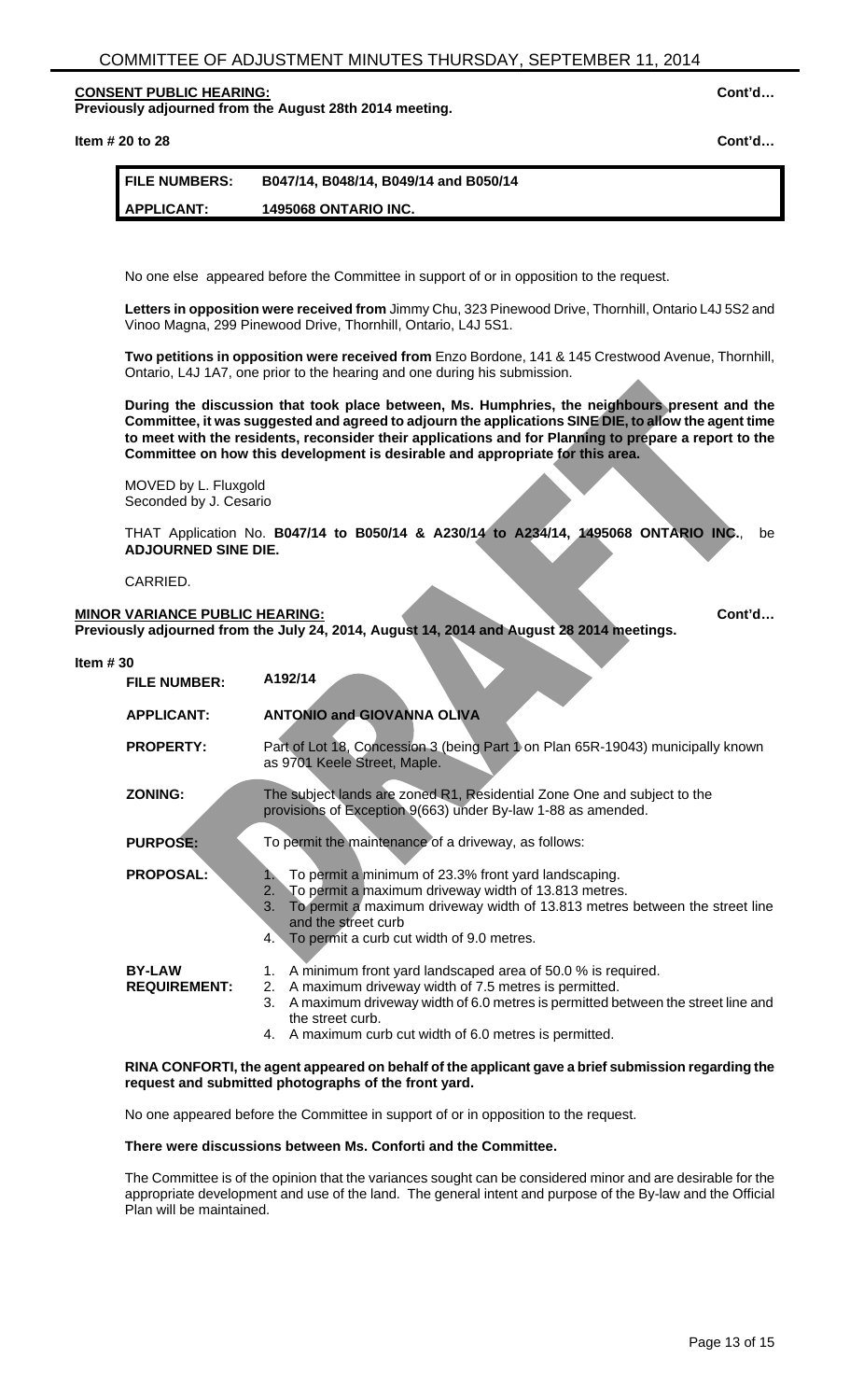**Previously adjourned from the July 24, 2014, August 14, 2014 and August 28 2014 meetings.**

**Item # 30 Cont'd…**

# **APPLICANT: ANTONIO and GIOVANNA OLIVA**

MOVED by L. Fluxgold No Seconder

THAT Application No. **A192/14, ANTONIO and GIOVANNA OLIVA**, be **APPROVED**, in accordance with the attached sketch and subject to the following condition:

1. That the applicant shall install soft landscaping a minimum of 2.5m into the lot, from the edge of the existing sidewalk, to the satisfaction of the Development Planning Department;

# **MOTION FAILED TO CARRY.**

The Committee is of the opinion that the variances sought can be considered minor and are desirable for the appropriate development and use of the land. The general intent and purpose of the By-law and the Official Plan will be maintained.

MOVED by J. Cesario Seconded by L. Fluxgold

THAT Application No. **A192/14, ANTONIO and GIOVANNA OLIVA**, be **APPROVED**, in accordance with the attached sketch and subject to the following conditions:

- 1. That the applicant shall install soft landscaping a minimum of 5.0m into the lot, from the edge of the existing sidewalk; and that the landscape island be removed, to the satisfaction of the Development Planning Department;
- 2. That if the condition(s) listed above is/are not fulfilled and the Building Permit is not applied for within twelve (12) months of the date this decision becomes final and binding, the said decision shall expire and shall be deemed to have been annulled and rescinded by the Committee**.(PLEASE NOTE THAT THIS TIME PERIOD CANNOT BE EXTENDED IN ANY WAY, FAILURE TO MEET THIS DEADLINE WILL RESULT IN REQUIRING A NEW APPLICATION AND FEE.)**

CARRIED.

**Previously adjourned from the August 28th 2014 meeting.**

#### **Item # 31**

| <b>FILE NUMBER:</b>                  | A225/14                                                                                               |
|--------------------------------------|-------------------------------------------------------------------------------------------------------|
| <b>APPLICANT:</b>                    | <b>BLUE BOTTLE CONSTRUCTION LTD.</b>                                                                  |
| <b>PROPERTY:</b>                     | Part of Lot 7, Concession 3 (being Lot 10, Plan 7925) municipally known as 575<br>Oster Lane, Vaughan |
| <b>ZONING:</b>                       | The subject lands are zoned, EM2, General Employment Zone, under By-law 1-88,<br>as amended.          |
| <b>PURPOSE:</b>                      | To permit the construction of exterior impingement/chiller unit installation, as<br>follows:          |
| <b>PROPOSAL:</b>                     | 1. To permit a minimum interior side yard setback of 3.5 m to an<br>impingement/chiller unit.         |
| <b>BY-LAW</b><br><b>REQUIREMENT:</b> | 1. A minimum interior side yard setback of 6 m is required.                                           |

#### **PAUL FRITZE, the agent appeared on behalf of the applicant.**

No one appeared before the Committee in support of or in opposition to the request.

The Committee is of the opinion that the variance sought can be considered minor and is desirable for the appropriate development and use of the land. The general intent and purpose of the By-law and the Official Plan will be maintained.

MOVED by L. Fluxgold Seconded by J. Cesario